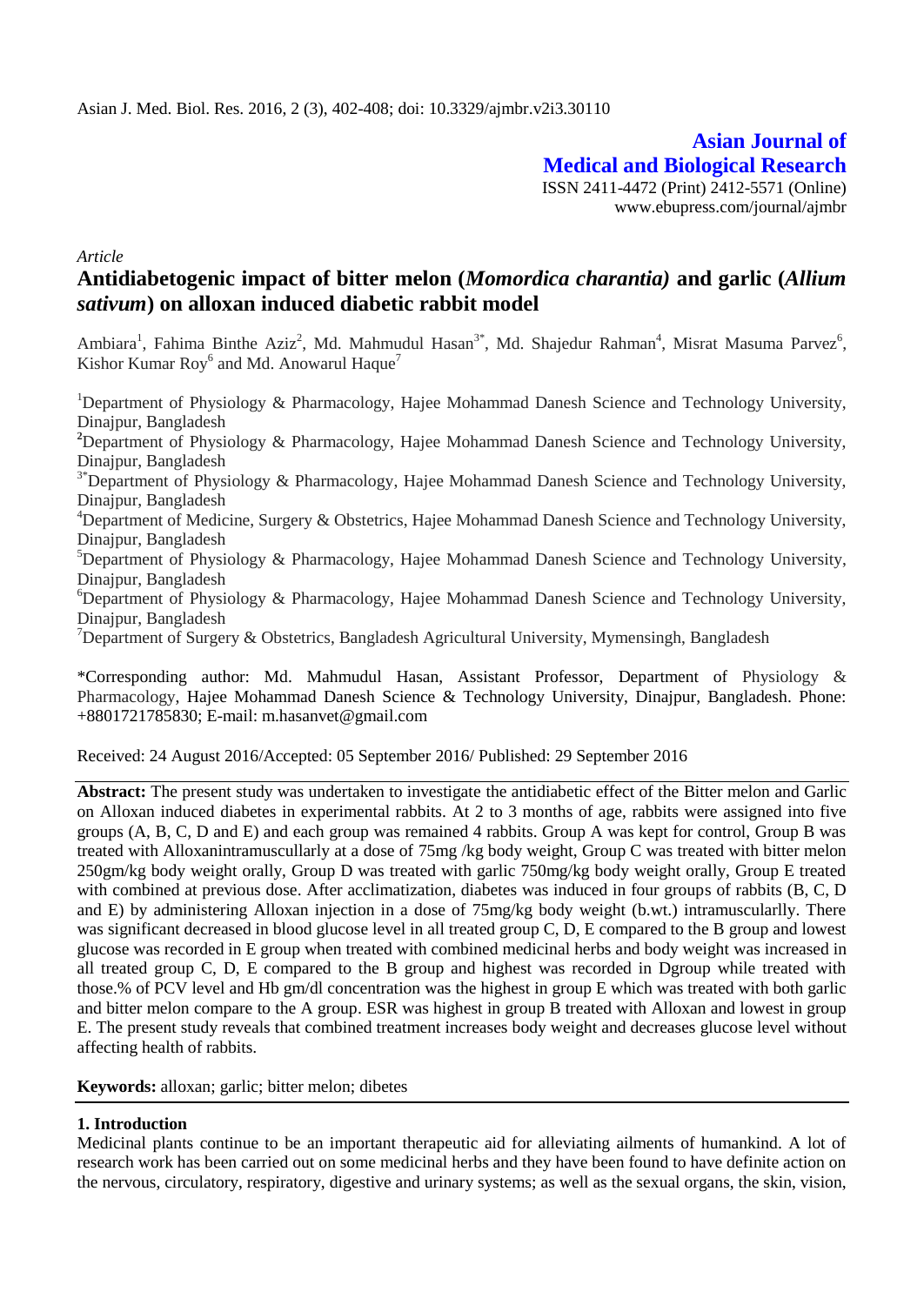hearing and taste (Bailey *et al.,* 1989). Diabetes mellitus is a wide spread disorder which has long been in the history of medicine. World Health Organization (WHO) estimates that 346 million people suffer from diabetes worldwide. Despite continuous introduction of the modern drugs, diabetes and its related complication is still a global medical issue. Before the advent of synthetic insulin and oral hypoglycemic drugs, the major form of treatment involved the use of plants (Wadkar *et al.* 2008). Diabetes mellitus can be chemically or surgically induced in different animal species. Chemical induction of diabetes can be achieved by injecting uric acid, dial uric acid, dehydro ascorbic acid, quinoline and magnesium. However, the most commonly used means of chemical induction of diabetes has been either alloxan or streptozotocin, as their diabetogenic dose is usually 4 to 5 times less than their lethal dose. However Guinea pigs are totally insensitive to alloxan (Gordsky *et al.,* 1982). Alloxan (mesoxal urea) was the first chemical used to induce experimental diabetes. It was found by Leibig in mucus excreted during dysentery (Merck Index, 1976). The diabetogenicdose of alloxan vary considerably amongst species, age and metabolic state of the animal. Nephrotoxicity is also a side effect (Bonar, 1980). *Momordicacharantia* (*M. charantia*), is a popular plant used for treating of diabetes related conditions. Fruits and leaves of most wild Momordica species are consumed as vegetables and have a similar bitter taste and almost identical medical uses. It has been used as a traditional antidiabetic remedy in eastern countries for many years. Bitter melon suppresses weight gain and has the potential to reduce adiposity (Chen *et al.,* 2003). Bitter melon may possess insulin-like properties, preserved pancreatic islet beta cells (Ahmed *et al.,* 1998). A recent study proved that bitter melon could upregulate the significance of glucose transporter 4 (GLUT-4), peroxisome proliferator-activated receptor γ (PPARγ) and phosphatidylinositol 3 kinase (PI3K) by augmenting the glucose uptake and homeostasis (Kumar *et al*., 2009). It can also improve insulin sensitivity by increasing insulin-stimulated insulin receptor substrate-1 (IRS1) tyrosine phosphorylation in high-fat diet-fed mice/rats (Nerurkar *et al*., 2008 and Sridhar et al., 2008). *Allium sativum* (Garlic) contains chemically active substances such as enzymes, amino acids, minerals and sulphur containing compounds such as alliin (S-allyl cysteine sulphoxide (SACS) and allicin (diallyldisulphide) which are responsible for garlic's pungent odour and many of its medicinal effects (Murray and Pizzorno, 1999). Garlic has been found to have antibacterial and antifungal activity, reduce aortic plaque deposits (Durak *et al.,* 2002) inhibits vascular calcification in human patients with high blood cholesterol (Durak *et al*., 2004) reduce hyperlipidemia (Kojuri *et al.,* 2007; Mader, 1990) and hyperglycaemia (Ojo, 2012). The objective of this study is to evaluate the Alloxan induced diabetes occurred in experimental rabbits and investigate the combined effect of *Momordicacharantia* (Bitter melon) and *Allium sativum* (Garlic) in Alloxan induced diabetic rabbit and to study the effects of plants suspension on body weight, blood sugar, in experimental rabbits.

#### **2. Materials and Methods**

Twenty healthy white rabbit aged between 2 to 3 months and weighting between 1000 to1200g were collected from rabbit farm under the department of Animla Genetics and Breeding, Hajee Mohammad Danesh Science and Technology University, Dinajpur and grouped into A, B, C, D  $\&$  E and each group contain 4 rabbits. Group A was kept as normal control, group B was kept as positive control (Alloxan administered). Group C was kept as treatment 1(Alloxan+bitter melon), Group D treatment 2 (Alloxan+garlic) and Group E treatment 3(Alloxan+bittermelon+garlic).The rabbits were maintained for a period of two weeks to acclimatize them prior to experimental uses. Twenty rabbits were used to carry out this investigation. These rabbits were divided into five groups containing 4 rabbits in each group. The groups were designated and maintained as follows:

Group A: This group of rabbits served as normal rabbits. Body weights and blood glucose level were measured at the time when that of other groups was measured. This group was served as normal control group.

Group B: Alloxan hydrochloride injection was given at a dose rabbits of 75 mg/1000 to1200gm (Puri and Prabhu, 2002) in intramuscular route to each rabbits to induce diabetes. The rabbit were fed normal diet and given water adlibitum from Day 1-15 on 15th day blood glucose level and the body weight were again measured to ensure diabetic condition. Then all the rabbit of this group were kept for 14 days without any treatment. During that period on Day 0, 7 & 14 the body weight and blood glucose level were measured. This group served as diabetic (positive) control group.

Group C**:** Alloxan hydrochloride was injected in all rabbits of this group at a dose rabbits of 75 mg/kg in intramuscular route. The rabbits were fed normal diet and given water adlibitum for 15days. Then blood glucose level and body weight were measured on 15th day of Alloxan hydrochloride injection for confirming diabetic condition. After that suspension of bitter melon fed at a dose of 250gm, 3mL water/1000 to 1200gmb.w./day for 21 days. During treatment of bitter melon suspension body weight and blood glucose level were recorded on Day 0 (Pre-treatment) and Day 7, 14 & 21 (during treatment). This group served as treatment group 1to find the effect of suspension of bitter melon as antidiabetic drug.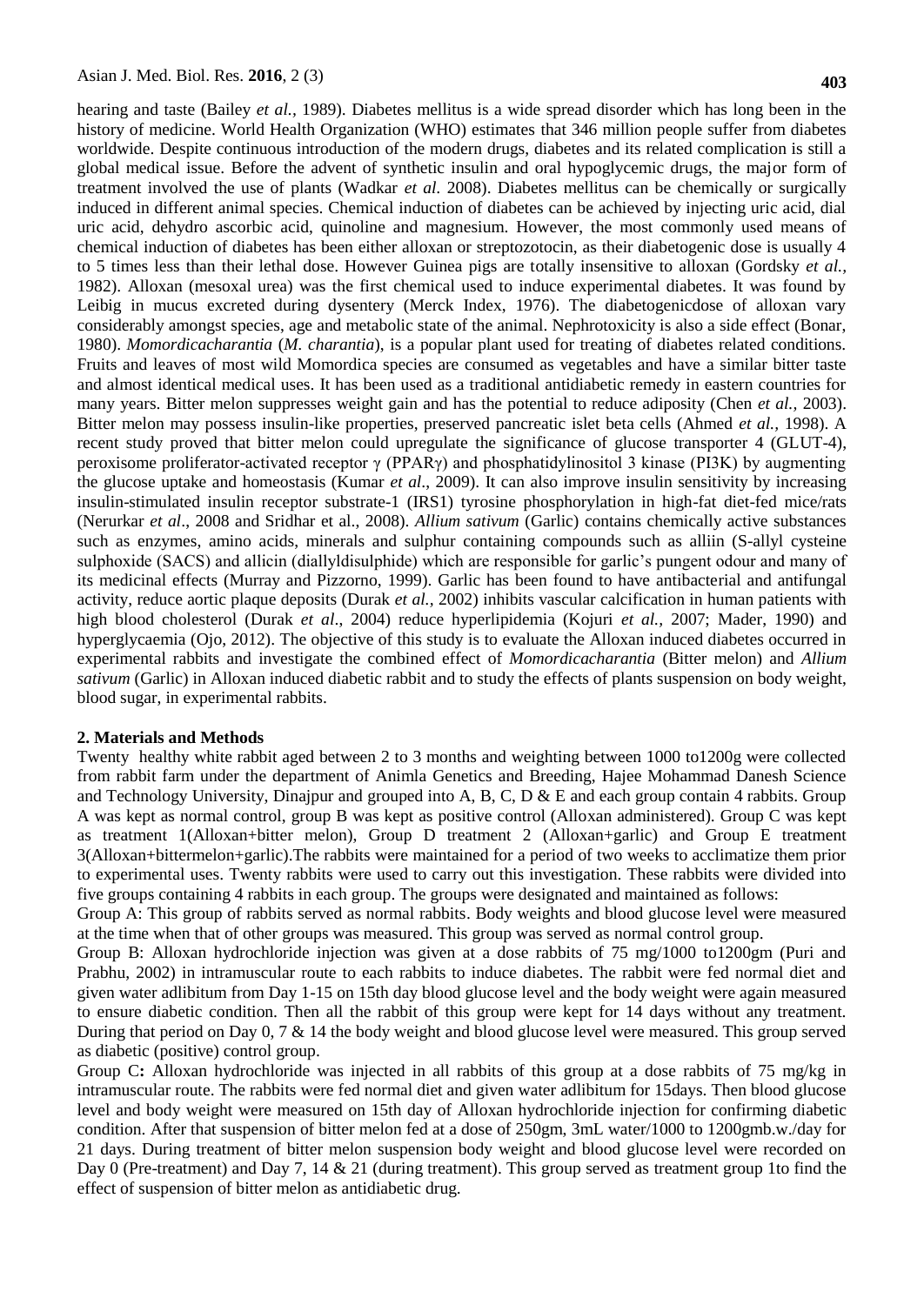Group D: Alloxan hydrochloride was injected in all rabbit of this group at a dose rabbits of 75 mg/kg in intramuscular route. The rabbits were fed normal diet and given water ad libitum for I5days. Then blood glucose level and body weight were measured on 15th day of Alloxan hydrochloride injection for confirming diabetic condition. After that suspension of garlic were fed at a dose of 750 mg/kg body weight/day for 14 days. During treatment of suspension of black cumin seed body weight and blood glucose were recorded on Day 0 (Pretreatment) and Day 7, 14 & 21 (during treatment). This group served as treatment group 2to find the effect of suspension of black cumin seed as antidiabetic drug.

Group E: Alloxan hydrochloride injection was given at a dose rabbits of 75 mg/1000 to1200 gmin intramuscular route to each rabbits to induce diabetes. The rabbit were fed normal diet and given water ad libitum from Day 1- 15 on 15th day blood glucose level and the body weight were again measured to ensure diabetic condition. After that suspension of bitter melon and garlic were fed at a previous dose for 14 days. During combined treatment of suspension of bitter melon and black cumin seed body weight and blood glucose were recorded on Day 0 (Pre-treatment) and Day 7, 14 & 21 (during treatment). This group served as treatment group 3 to find the combined effect of suspension of bitter melon and black cumin seed as antidiabetic drug.

Fresh bitter melon and garlic are purchased from the local market at a reasonable price then these are measured separately by electronic balance and grinded with mortar and pestle than blended with blender machine. Finally, the extracts are mixed with 100 ml distilled water separately and stirred to make homogenous mixture and then filtered through silk cloth.

Body weight and fasting blood glucose level of each rabbits were measured after 18 hours of fasting before Alloxan injection, 72 hours of after Alloxan injection and Day 0 (Pre-treatment) and Day 7, 14 & 21 (during treatment) of different treatment.

Body weight was taken on day 0 (pretreatment), 7, 14 and 21(during treatment). The data were analyzed with SPSS statistics 20.0 software. Probability P<0.05 was considered statistically significant.

# **3. Results and Discussion**

To perform the experiment, twenty rabbits were randomly divided into five equal groups. Alloxan was injected (I/M) at the dose rate of 75mg/kg body weight to the groups of rabbits (B, C, Dand E) for induction of diabetic syndrome. Group A rabbits were kept as non-diabetic (Normal) control without giving Alloxan and any other treatment. Group B rabbits were kept as diabetic control without (giving any other treatment except Alloxan). Next two groups of rabbits (C and D) were treated with suspension of bitter melon fruit at dose of 250 gm/kg and garlic at a dose of 750mg/kg for consecutive 21 days respectively after 21 days of Alloxan administration. All the control and treated rabbits were closely observed 21 days of treatment period.

# **3.1. Blood Glucose Level (mmol/L)**

## **3.1.1. Alloxan induced diabetics and comparison with control**

Blood glucose level of different groups of rabbits are presented in Table-1.The study was revealed that glucose level was the highest in group B, which was treated with Alloxan compare to the A group. This treatment significantly ( $p \le 0.05$ ) increase the blood glucose level in treated rabbits. The present results are agreed with other results of Lenzen,2008; Tasaka *et al.,* 1988; West *et al.,* 1996 suggested that Alloxan treatment increased the blood glucose level in treated rabbits compared to the control rabbits.

## **3.1.2. Alloxan induced diabetics and comparison with bitter melon fruit**

Blood glucose level of different groups of rabbits are presented in Table 1.The study was revealed that glucose level was the lowest in group C, which was treated with bitter melon compare to the B group . The effect of fruit suspension at a dose of 250gm/kg body weight in lowering blood sugar level showed statistically significant Comparison with B group. We have evaluated the suspension of the unripe fruit of the *Momordicacharantia* (Bitter melon) was assessed for its antidiabetic activity in Alloxan induced diabetic rabbits. The blood sugar levels were highly decreased with a treatment of high dose of extract. The blood sugar levels are almost comes to the Normal levels. The present results are agreed with other results. Sarkar *et al.,* 1996; Miura *et al.,* 2001; Leatherdale *et al.,* 1981 and Akhar *et al.,* 1981; suggested that results of this study show that oral administration of an extract of *Momordicacharantia* fruit at an appropriate dosage may be good alternative antidiabetic agent in Alloxan induced diabetics.

## **3.1.3. Alloxan induced diabetics and comparison with garlic**

Blood glucose level of different groups of rabbits are presented in Table 1.The study was revealed that glucose level was the low in group D, which was treated with garlic compare to the B group. The effect of seed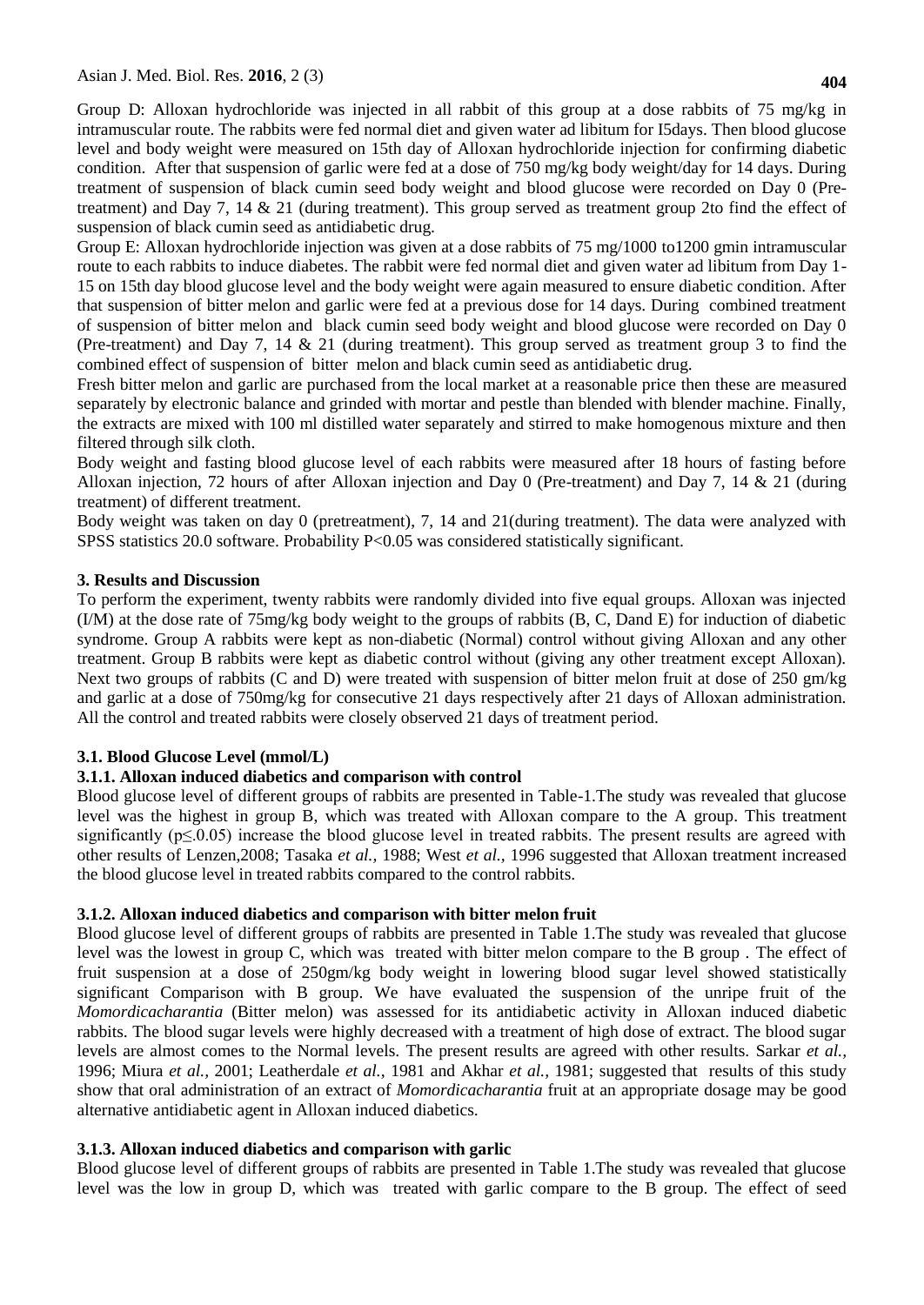suspension at a dose of 750mg/kg body weight in lowering blood sugar level showed statistically significant Comparison with B group. We have evaluated the use of garlic was assessed for its antidiabetic activity in Alloxan induced diabetic rabbits. The blood sugar levels were highly decreased with a treatment of high dose of extract. The blood sugar levels are almost comes to the Normal levels. The present results are agreed with other results. (Sharma *et al.,* 1977; Sheela and Augusti, 1992; Jain *et al.,* 1973); the results of this study indicate that a dose of 750 mg/ kg body weight of *Allium Sativum* might be a beneficial oral hypoglycemic agents in Alloxan induced diabetes.

## **3.1.4. Alloxan induced diabetics and comparison between different groups of rabbits**

The fall in the blood sugar was compared among the groups of animals.

The study was reveled that blood glucose level was the lowest in group E compare to the C and D group, which was treated with bitter melon fruit and garlic extract. The effect of this combined treatment significantly  $(p \le 0.05)$  affects the blood glucose level.

| Table 1. Effects of bitter melon fruit and garlic and combined treatment on blood glucose (m mol/L, mean |  |
|----------------------------------------------------------------------------------------------------------|--|
| $\pm$ SE) concentration in Alloxan induced diabetic rabbits (n=4).                                       |  |

| <b>Treatment</b>                                    | Day 0                      | Day 7                 | Day 14                | $\bf{D}$ av 21       |
|-----------------------------------------------------|----------------------------|-----------------------|-----------------------|----------------------|
| group                                               | (Mean $\pm$ SE)            | (Mean $\pm$ SE)       | (Mean $\pm$ SE)       | (Mean $\pm$ SE)      |
| A (Control)                                         | 7.550 b $\pm$ .44064       | 7.725 d $\pm$ 37053   | 7.425 d $\pm$ .24958  | 7.875 d $\pm$ .13150 |
| <b>B</b> (Diabetic<br>control)                      | $28.33 \text{ a} + .68845$ | $27.00 a + 1.15109$   | $23.48$ a + .88729    | 19.02 a $\pm$ .70401 |
| C (Alloxan<br>induction $+$<br>Bitter melon)        | 27.95 $a \pm .72399$       | 23.45 c $\pm$ .75774  | 18.27 c $\pm$ .71224  | 12.98 b $\pm$ .45712 |
| D (Alloxan<br>induction<br>$+$ Garlic)              | 29.13 a $\pm$ 63163        | 26.10 ab $\pm$ .75829 | 21.27 b $\pm$ .80971  | 14.02 b $\pm$ .46435 |
| E (Alloxan<br>induction $+$<br>$[K+G]$<br>Combined) | 28.27 $a \pm .82903$       | 23.88 bc $\pm$ .48541 | 19.30 bc $\pm$ .80104 | 11.25 c $\pm$ 33789  |

Values with the different superscripts in the same column are statistically significant  $(P<0.05)$ . A, Control (without treatment); B, Alloxan induction (75mg); C, Bitter melon treatment (250gm); D, garlic treatment (750mg); E, combination of Bitter melon and garlic treatment.

# **3.2. Body weight (gm)**

The percent increased in body weight gain in normal control rabbits (Group A,  $n=4$ ) was 1133 gm. On the contrary, in diabetic control group (Group B, n=4), the percentage of body weight loss was 1000gm. The percent increased in body weight gain over 21 days in. Group C (n=4), following oral administration of *suspension* of bitter melon@ 250 gm/kg was 1080 gm. In Group D (n=4), following administration of garlic seeds  $\omega$  750 mg/kg for 21 days the percentage of body weight gain was 1085 gm. In Group E (n=4), following administration of bitter melon and garlic seeds @ previous doses for 21 days the percentage of body weight gain was 1168gm comparison with B group which is treated with Alloxan (Table 2). Here we see that the highest body weight gain is increase in garlic treatment group (D) than group A and B but little bit similar to the group C. The present results are agreed with other results. (Ugwuja E.I, Nwibo A.N, Ugwu N.C, and Aloke C; 2010); the results of this study indicate that a dose of 750 mg/ kg body weight of *Allium Sativum* might be a beneficial for weight gainin Alloxan induced diabetes.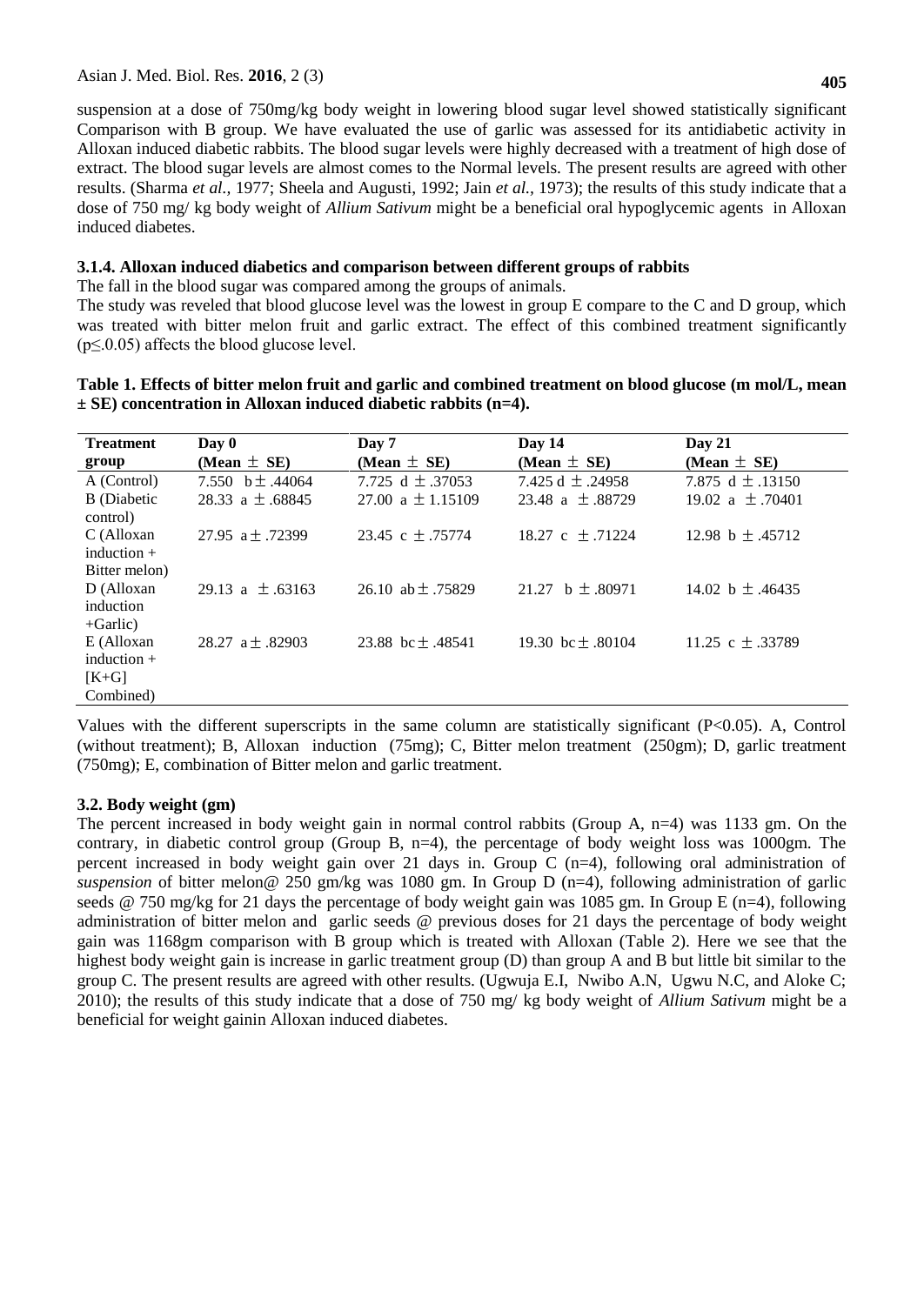|  | Table 2. Effects of bitter melon fruit and garlic seed suspension and combined treatment on body weight |  |  |  |
|--|---------------------------------------------------------------------------------------------------------|--|--|--|
|  | $(gm)$ in Alloxan induced diabetic rabbits $(n=4)$ .                                                    |  |  |  |

| <b>Treatment group</b>                                                                                                  | Day 0           | Day 7                                                                   | Day 14                   | Day 21                                            |
|-------------------------------------------------------------------------------------------------------------------------|-----------------|-------------------------------------------------------------------------|--------------------------|---------------------------------------------------|
|                                                                                                                         | (Mean $\pm$ SE) | (Mean $\pm$ SE)                                                         | (Mean $\pm$ SE)          | (Mean $\pm$ SE)                                   |
| A (Control)                                                                                                             |                 | 1056.0 a $\pm$ 21.34781 1078.0 a $\pm$ 21.74665                         | 1083.0 ab $\pm$ 26.88711 | 1133.0 $a \pm 20.56494$                           |
| B (Diabetic control)                                                                                                    |                 | 1025.0 a $\pm$ 32.27486 1020.0 a $\pm$ 31.09126 1010.0 b $\pm$ 29.72092 |                          | 1000.0 $b \pm 32.40370$                           |
| C (Alloxan induction + 1056.0 a $\pm$ 21.34781 1048.0 a $\pm$ 20.56494 1090.0 a $\pm$ 28.57738                          |                 |                                                                         |                          | 1080.0 a $\pm$ 20.81666                           |
| Bitter melon)                                                                                                           |                 |                                                                         |                          |                                                   |
| D (Alloxan induction + 1063.0 a $\pm$ 16.13743 1062.0 a $\pm$ 14.93039 1078.0 ab $\pm$ 18.87459 1085.0 a $\pm$ 21.01587 |                 |                                                                         |                          |                                                   |
| Garlic)                                                                                                                 |                 |                                                                         |                          |                                                   |
| E (Alloxan induction + 1075.0 a $\pm$ 14.43376 1063. $\pm$ 10.30776                                                     |                 |                                                                         |                          | 1083.0 ab $\pm$ 11.08678 1068.0 ab $\pm$ 13.14978 |
| $[K+G]$ Combined)                                                                                                       |                 |                                                                         |                          |                                                   |

Values with the different superscripts in the same column are statistically significant (P<0.05). A, Control (without treatment); B, Alloxan induction (75mg); C, Bitter melon treatment (150gm); D, Garlic treatment (250mg); E, combination of Bitter melon and Garlic treatment.

## **3.3. % PCV (Packed Cell Volume)**

The percentage of pack cell volumn of different treatment groups were shown in Table 3. The study was revealed that % of PCV level was the highest in group E which was treated with both garlic and bitter melon compare to the A group. This treatment significantly ( $p \le 0.05$ ) increase the pack cell volumnlevel in treated rabbits. The present results are agreed with other results of (Ochuko *et al.,* 2013).

#### **Table 3. % PCV (Packed Cell Volume).**

| <b>Treatment group</b>                             | Day 0<br>Day 7       |                      | Day $14$            | Day 21               |
|----------------------------------------------------|----------------------|----------------------|---------------------|----------------------|
|                                                    | (Mean $\pm$ SE)      | (Mean $\pm$ SE)      | (Mean $\pm$ SE)     | (Mean $\pm$ SE)      |
| A (Control)                                        | 40.47 ab $\pm$ 0.779 | 40.08 ab $\pm$ 0.368 | 40.70 a $\pm$ 0.393 | 41.25 bc $\pm$ 0.379 |
| <b>B</b> (Diabetic control)                        | 38.97 ab $\pm$ 1.057 | 37.83 $c \pm 0.829$  | 37.00 $a \pm 0.778$ | 35.82 d $\pm$ 0.475  |
| C (Alloxan induction                               | 38.17 $b \pm 0.818$  | 38.75 bc $\pm$ 0.517 | 40.33 a $\pm$ 0.600 | 40.72 c $\pm$ 0.549  |
| $+$ Bitter melon)                                  |                      |                      |                     |                      |
| <b>D</b> (Alloxan induction $40.28$ ab $\pm 0.437$ |                      | 40.42 ab $\pm$ 0.301 | 41.03 a $\pm$ 0.428 | 42.17 ab $\pm$ 0.256 |
| $+$ Garlic)                                        |                      |                      |                     |                      |
| E (Alloxan induction 41.33 a $\pm$ 0.60191         |                      | 41.70 a $\pm$ 0.535  | 42.20 a $\pm$ 0.533 | 42.95 a $\pm$ 0.554  |
| $+ [K + G]$ Combined)                              |                      |                      |                     |                      |

## **3.4. Hb (Hemoglobin) gm/dl**

The Hb (Hemoglobin) gm/dl concentration of different treatment groups were shown in Table 4. The study was revealed that the Hb (Hemoglobin) gm/dl concentration was the highest in group E which was treated with both garlic and bitter melon compare to the A group. This treatment significantly ( $p \le 0.05$ ) increase the Hb (Hemoglobin) gm/dl concentration in treated rabbits. The present results are agreed with other results of (Alamgeer *et al.,* 2012).

## **Table 4. Hb (Hemoglobin) gm/dl.**

| <b>Treatment group</b>             | Day 0<br>(Mean $\pm$ SE) | Day 7<br>(Mean $\pm$ SE) | Day $14$<br>(Mean $\pm$ SE) | Day $21$<br>(Mean $\pm$ SE) |  |
|------------------------------------|--------------------------|--------------------------|-----------------------------|-----------------------------|--|
| A (Control)                        | 11.93 a $\pm$ 0.523      | 12.10 a $\pm$ 0.609      | 12.43 $a \pm 0.554$         | 12.60 a $\pm$ 0.636         |  |
| B (Diabetic control)               | 12.15 a $\pm$ 0.569      | 12.10 a $\pm$ 0.430      | 11.82 $a \pm 0.480$         | 11.90 a $\pm$ 0.341         |  |
| $C$ (Alloxan induction + Bitter    | 12.20 a $\pm$ 0.628      | 12.07 a $\pm$ 0.652      | 12.55 $a \pm 0.684$         | 12.43 a $\pm$ 0.618         |  |
| melon)                             |                          |                          |                             |                             |  |
| induction<br>(Alloxan<br>D         | $+$ 12.52 a $\pm$ 0.356  | 12.52 a $\pm$ 0.352      | 12.48 $a \pm 0.390$         | 12.57 a $\pm$ 0.370         |  |
| Garlic)                            |                          |                          |                             |                             |  |
| induction<br>(Alloxan<br>E.<br>$+$ | 12.65 a $\pm$ 0.330      | 12.57 a $\pm$ 0.368      | 12.60 $a \pm 0.387$         | 12.82 a $\pm$ 0.295         |  |
| $[K+G]$ Combined)                  |                          |                          |                             |                             |  |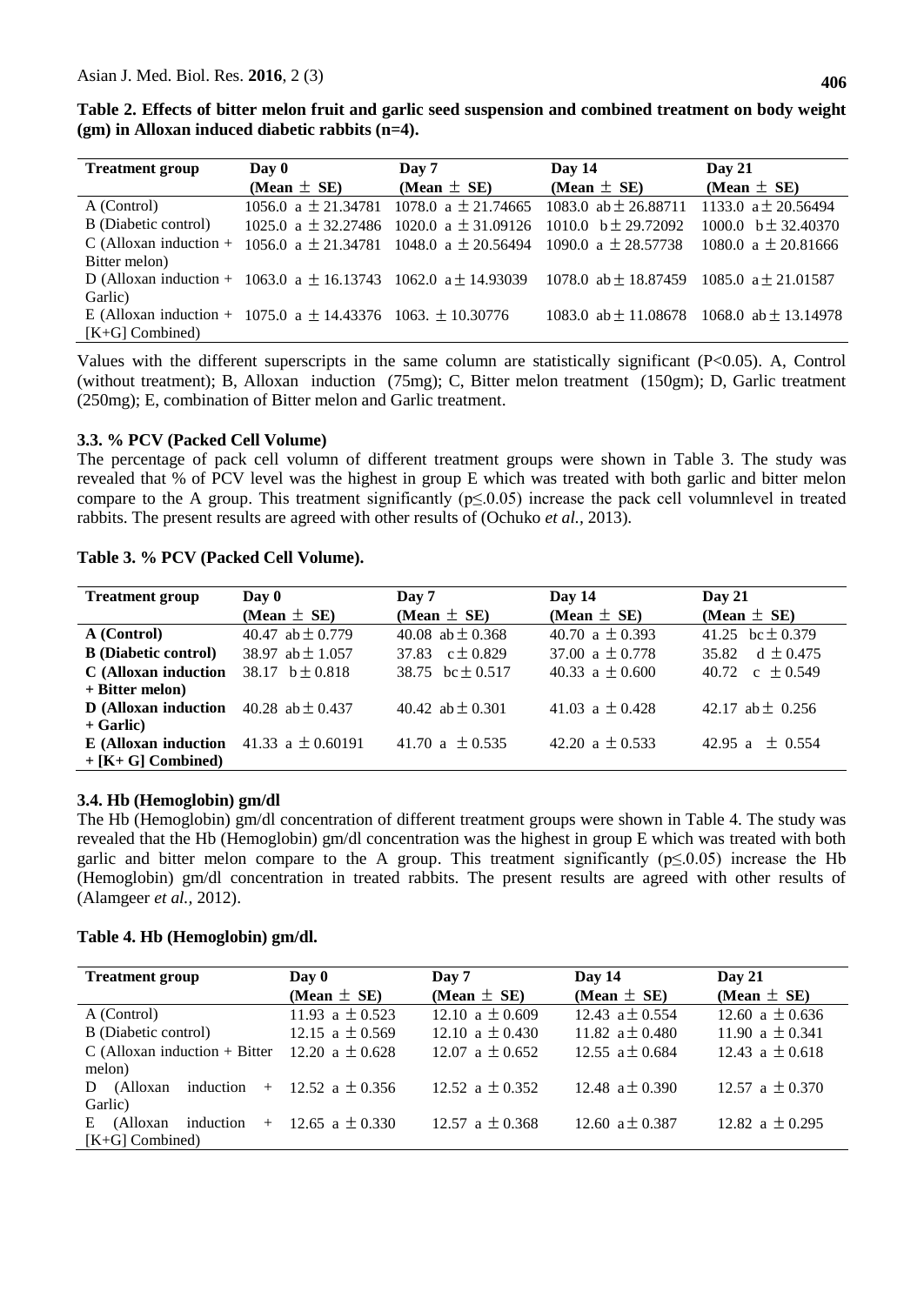# **3.5. ESR (Erythrocyte Sedimentation Rate) mm/h**

The (Erythrocyte Sedimentation Rate) mm/h of different treatment groups were shown in Table 5. The study was revealed that ESR was highest in group B treated with Alloxan and lowest in group E.

| <b>Treatment group</b>                    | Day 0                | Day $21$<br>Day $14$<br>Day 7 |                     |                      |
|-------------------------------------------|----------------------|-------------------------------|---------------------|----------------------|
|                                           | (Mean $\pm$ SE)      | (Mean $\pm$ SE)               | (Mean $\pm$ SE)     | (Mean $\pm$ SE)      |
| A (Control)                               | 1.875 ab $\pm$ 0.268 | 1.700 $b \pm 0.216$           | 1.900 b $\pm$ 0.227 | 1.950 bc $\pm$ 0.225 |
| B (Diabetic control)                      | 1.850 $b \pm 0.064$  | 2.200 ab $\pm$ 0.108          | 2.750 a $\pm$ 0.165 | 3.525 a $\pm$ 0.103  |
| C (Alloxan induction                      | 2.550 a $\pm$ 0.322  | 2.300 a $\pm$ 0.187           | 2.075 b $\pm$ 0.085 | 2.150 b $\pm$ 0.086  |
| $+$ Bitter melon)                         |                      |                               |                     |                      |
| D (Alloxan induction 2.150 ab $\pm$ 0.119 |                      | 2.000 ab $\pm$ 0.040          | 1.775 b $\pm 0.062$ | 1.675 cd $\pm 0.062$ |
| $+$ Garlic)                               |                      |                               |                     |                      |
| E (Alloxan induction                      | 2.350 ab $\pm$ 0.155 | 2.175 ab $\pm$ 0.165          | 1.825 b $\pm$ 0.110 | $d + 0.110$<br>1.525 |
| $+$ [K+G] Combined)                       |                      |                               |                     |                      |

**Table 5. ESR (Erythrocyte Sedimentation Rate) mm/h.**

#### **5. Conclusions**

This experiment supports the traditional usage of the herbal preparation by Ayurvedic physicians for the control of diabetes. *Momordicacharantia*has the potentiality to be used as an adjuvant in the treatment of Diabetes but which requires further study. Also A*llium Sativum* may be the beneficial for oral hypoglycemic agents in diabetic patients. Moreover combination of *Momordicacharantia* and *Allium Sativum* will be used for the treatment of diabetic patients without any health hazzards. However, due to some short comings only one trial is performed in short term basis and modern equipments are also not available. Before field application as the hypoglycemic agents in case of diabetic patients further trial on a large scale basis is needed and also to make the findings more accurate and effective further study is essential to see any adverse effect in relation to histopathology before making a definite conclusion.

#### **Acknowledgments**

This work was supported by the department of Physiology & Pharmacology, Hajee Mohammad Danesh Science & Technology University, Dinajpur, Bangladesh.

#### **Conflict of interest**

None to declare.

#### **References**

- Ahmed, EA deghate, AK Sharma, DJ Pallot and J Singh, 1998. Effects of *Momordicacharantia* fruit juice on islet morphology in the pancreas of the streptozotocin-diabetic rat. Diabetes Res. Clin. Pract., 40: 145–151.
- Akhar MS, MA Athar and M Yaqub, 1981. Effect of Momordicacharantia on blood glucose level ofnormal and alloxan-diabetic rabbits. Planta Medica, 42: 205-212.
- Alamgeer, Muhammad Naveed Mushtaq, Sajid Bashir, Muhammad Rashid, Muhammad Nasir Hayat Malik, Shazia Akram Ghumman, Hafiz Muhammad Irfan, Muhammad Akram, Abdul Qayyum Khan and Haroon-Ur-Rashid, 2012. Hypoglycemic and hematological effects of aqueous extract of *Thymus serpyllum*Linn. inalloxan-induced diabetic rabbits. African Journal of Pharmacy and Pharmacology*,* 6: 2845-2850**.**
- Bailey CJ and C Day, 1989. Traditional plants medicines as treatments for diabetes. Diabetes Care, 12:552- 556. Bonar JR, 1980. Diabetes. 2nd ed. Medical Examination Publishing Company Inc., pp. 25-27.
- Chen Q, LLY Chan and ETS Li, 2003. Bitter melon (*Momordica charantia*) reduces adiposity, lowers serum insulin and normalizes glucose tolerance in rats fed a high fat diet. J. Nutr., 133: 1088–1093.
- Gordsky GM, 1982. Diabetes.31: 45-53.
- Mader HF, 1990. Treatment of hyperlipidaemia with garlic-powder tablets: Evidence from the German Association of General Practitioners' multicentric placebo-controlled double-blind study. Arzneimittelforschung., 40:1111–6.
- Durak I, HS Oztürk, E Olcay and C Güven, 2002. Effects of garlic extract supplementation on blood lipid and antioxidant parameters and atherosclerotic plaque formation process in cholesterol-fed rabbits. J. Herb Pharmacother., 2: 19–32.
- Durak I, M Kavutcu and B Aytaç, 2004. Effects of garlic extract consumption on blood lipid and oxidant/antioxidant parameters in humans with high blood cholesterol. J. Nutr. Biochem.,15: 373–7.